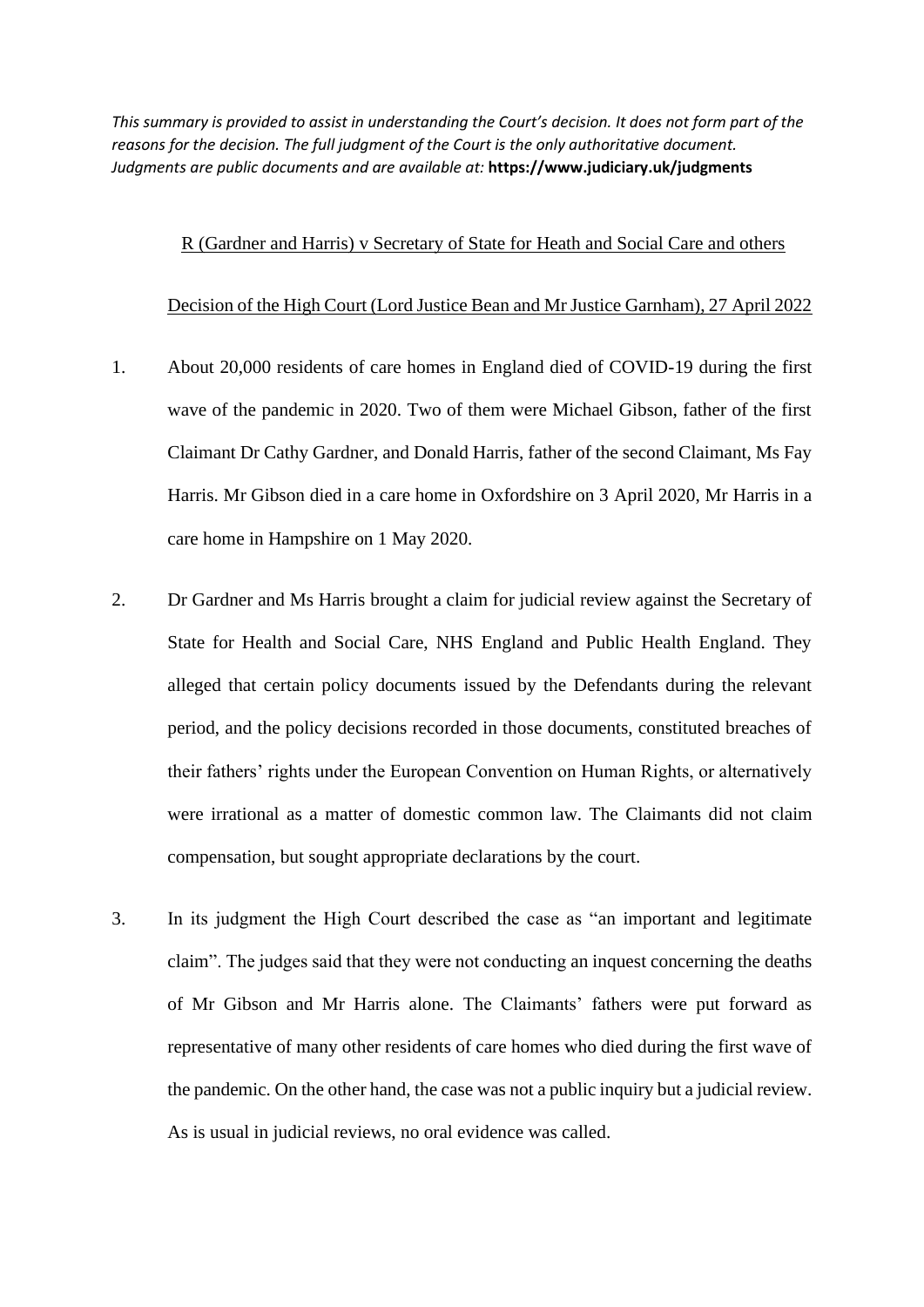- 4. On 15 December 2021 The Rt Hon Baroness Hallett DBE, former Lady Justice of Appeal, was appointed to conduct a public inquiry under the Inquiries Act 2005 to examine the UK's preparedness for and response to the COVID-19 pandemic, and to learn lessons for the future. One of the many topics mentioned in Baroness Hallett's draft terms of reference is "the management of the pandemic in care homes and other care settings, including infection prevention and control, the transfer of residents to or from homes, treatment and care of residents, restrictions on visiting, and changes to inspections". The establishment of her inquiry does not, however, affect the present claim.
- 5. In their judgment handed down today Lord Justice Bean and Mr Justice Garnham found that the decisions of the Secretary of State for Health and Social Care to make and maintain a series of policies contained in documents issued on 17 and 19 March and 2 April 2020 were unlawful because the drafters of those documents failed to take into account the risk to elderly and vulnerable residents from non-symptomatic transmission, which had been highlighted by (among others) Sir Patrick Vallance in a radio interview as early as 13 March. Non-symptomatic transmission would mean that one elderly patient moved from hospital to a care home could infect other residents before manifesting symptoms, or even without ever manifesting symptoms. The judges found that it was irrational for the DHSC not to have advised until mid-April 2020 that where an asymptomatic patient (other than one who had tested negative for COVID-19) was admitted to a care home, he or she should, so far as practicable, be kept apart from other residents for 14 days.